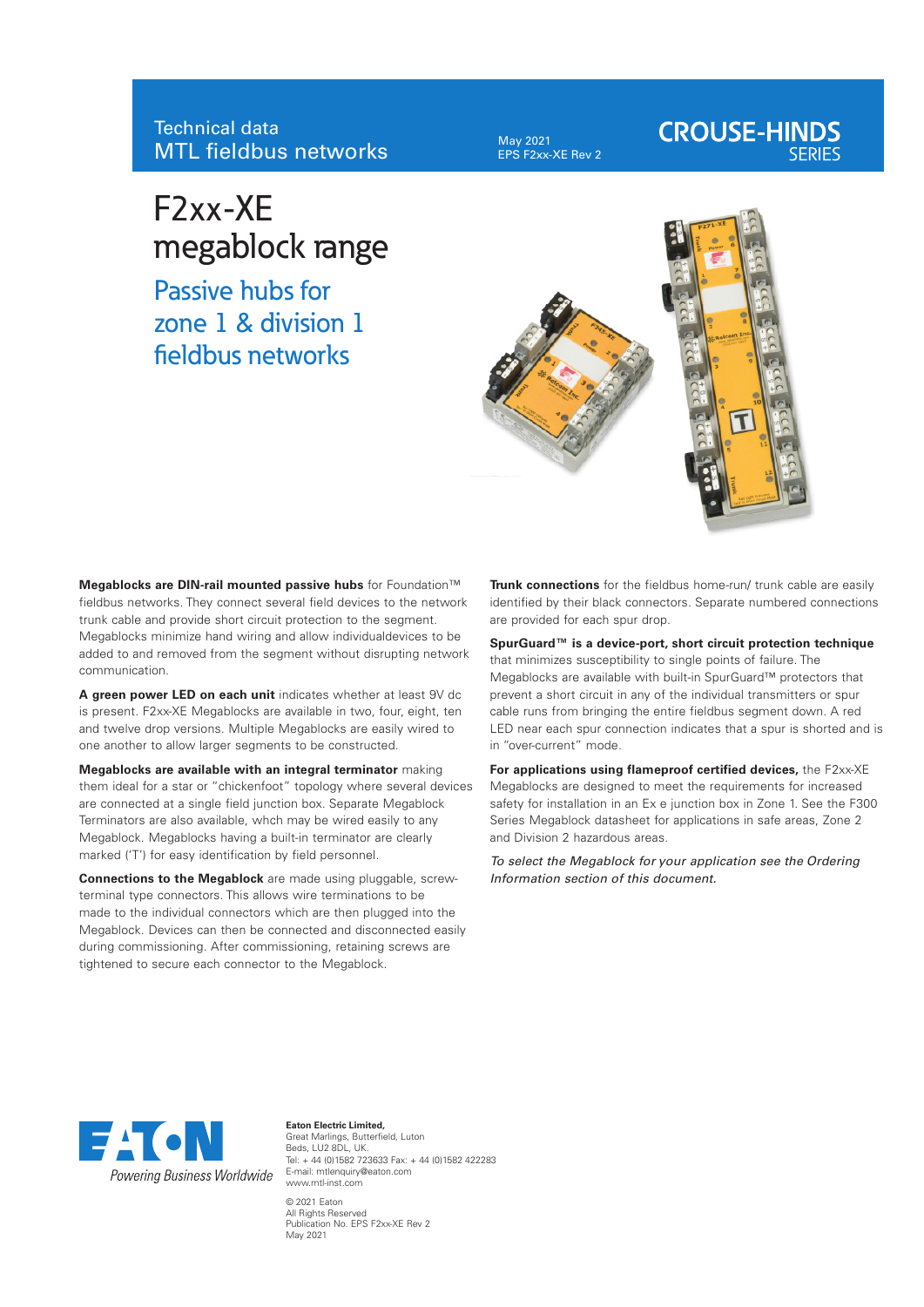#### MTL F2xx-XE May 2021

#### **INSTALLATION**

Megablocks can be mounted vertically or horizontally using 35 mm DIN rail within a suitable enclosure, such as a field junction box. Megablocks are removed from the DIN rail using a flat blade screwdriver to release the mounting platform. Use of DIN rail end stops is recommended to prevent sliding in vertical installations. The four, eight, ten and twelve port Megablocks have labeling areas so that segments can be easily identified according to plant standards.

We have a wide range of standard junction box designs for use with Megablocks. See the data sheet for the range of Process JBs.



Shown above are examples of common Fieldbus segment topologies. Twelve field devices are connected to a twelve-drop Megablock, which is mounted in a field junction box. The trunk connector on the Megablock is wired to the segment trunk cable that leads to the control room or marshalling panel where the power supply and second terminator are located. The example shows the increased safety (Ex em) version connected to a general purpose fieldbus power supply.

#### **GROUNDING**

To prevent ground loops, a fieldbus segment should only be grounded at one point. This is usually done by grounding the cable shield at the control room end of the segment. If a permanent segment ground connection in the field is desired, this can be achieved by wiring the shield terminal on one of the Megablock trunk connectors to a suitable earth ground instead of wiring it to the shield terminal on the Megablock Terminator.

Fieldbus Connection System (FCS) wiring blocks are protected by U.S. Patents 6,366,437, 6,369,997 and 6,519,125.

#### **SPECIFICATIONS**

**Mounting requirements** 35mm DIN rail

#### **Wire capacity**

0.14 to 2.5mm2

Recommended screwdriver torque setting: 0.5-0.6Nm **Case material**

Lexan polycarbonate

#### **Temperature range**

Operating –45º to +70ºC Storage –50º to +85ºC Relative humidity 0 to 90%, non-condensing

**Voltage required to activate power LED**

9.2V dc minimum

**Minimum input voltage** 10.0V (*See Note 1 below*)

**Maximum input voltage** see certification ratings

**Maximum input current** see certification ratings

**Trunk-to-trunk voltage drop** 0.1V maximum

# **F245-XE - F271-XE (Ex em) Megablock with SpurGuard™**

**Unloaded current consumption**

| No. of Ports |  |     |
|--------------|--|-----|
| mΔ           |  | -32 |

**Spur device current** 29mA maximum (recommend one device per spur)

**Spur short-circuit current** 40mA maximum

**Trunk-to-trunk voltage drop** 0.1V maximum

**Trunk-to-spur voltage drop** 0.3V maximum

#### **PHYSICAL NETWORK**

IEC 61158-2 Foundation™ fieldbus H1

Profibus PA

*Note 1: The minimum input voltage guarantees that the spur output under full load will be at least 9.3V so that the device will see at least 9.0V.*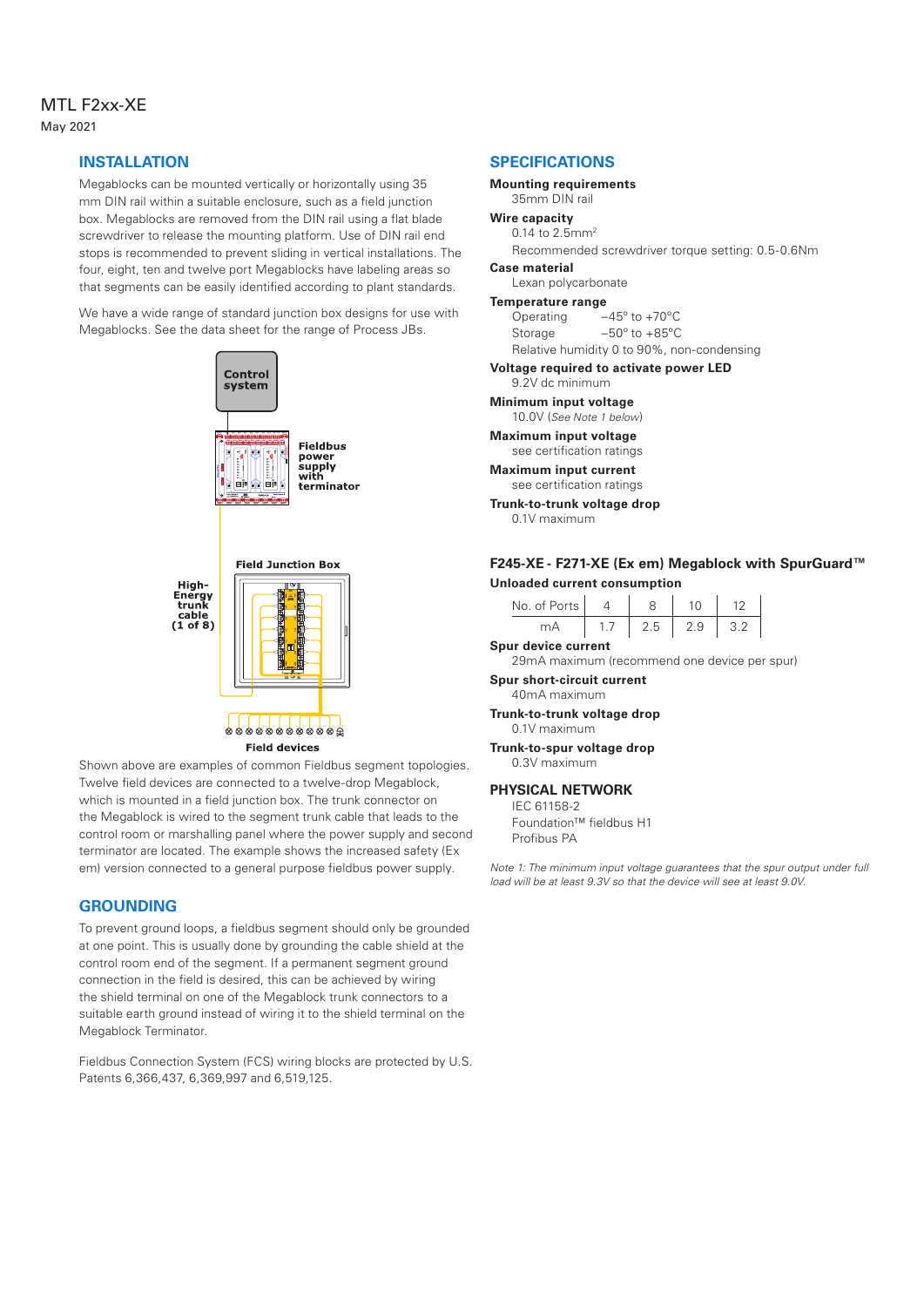#### **CASE DIMENSIONS**

#### **4-WAY - F245(-XE), F247(-XE)**



#### **8-WAY - F251(-XE), F253(-XE)**

 $2.66"$ <br>67.6 mm <u> Timba Timba</u> **F251 Trunk**  $\circ$ **4** ŧ. **5**  $\bigcirc$ **1**  $5.16"$ <br>131.1 mm  $\overline{O2}$ **6** 8Ă  $\frac{m}{4}$ ▔त  $\bigcirc$ <sub>3</sub> 7 $\bigcirc$ **Trunk 8**  Red Light Indicates Spur in Short Circuit Mode  $\Box$  $\frac{1.98}{50.4}$  mm  $\Box$ 







*Note: Different Megablock versions have minor variations in labelling.*

r

**10-WAY - F259(-XE)**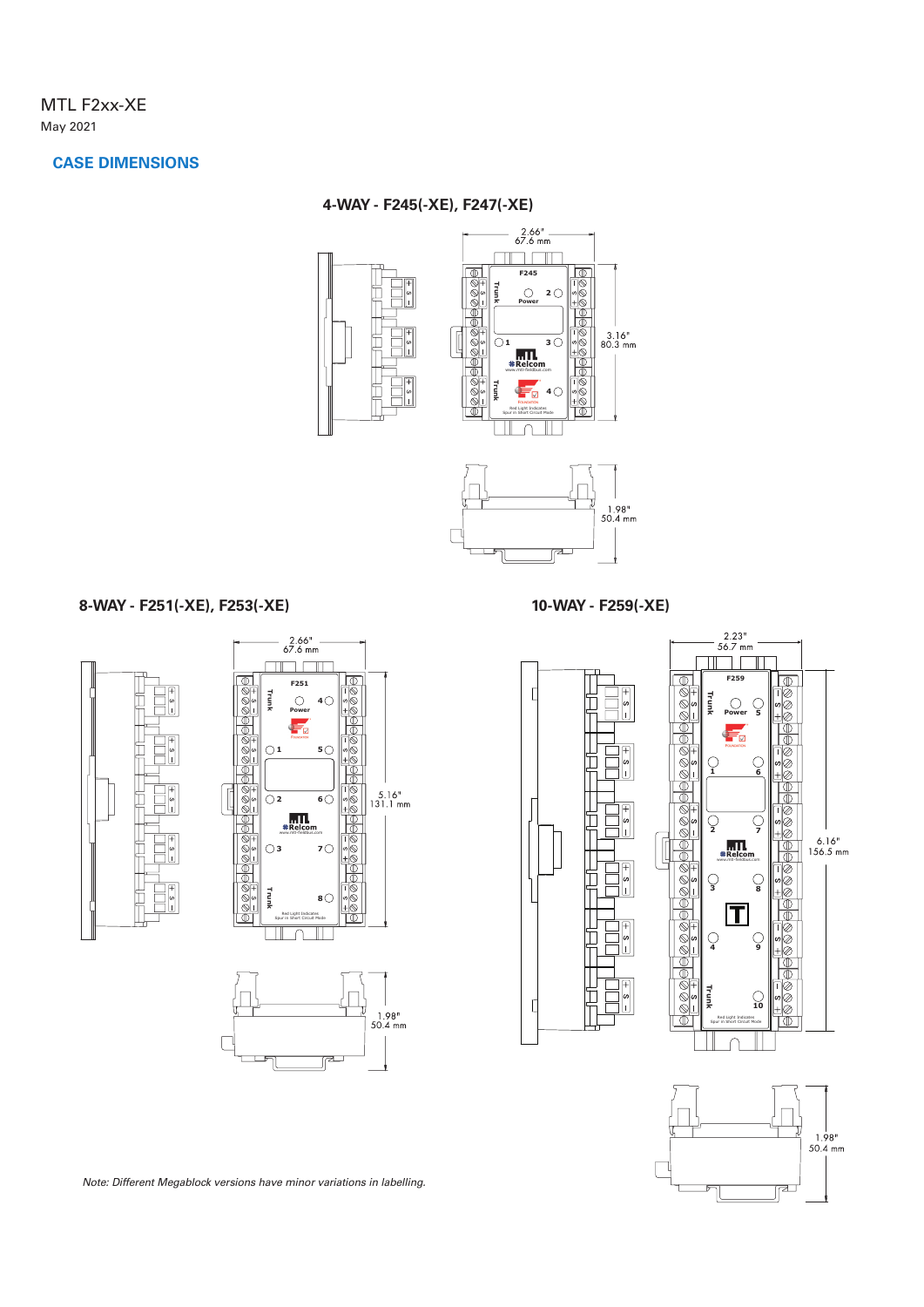## MTL F2xx-XE May 2021

## **CASE DIMENSIONS** *(continued)*

# **12-WAY - F271(-XE)**